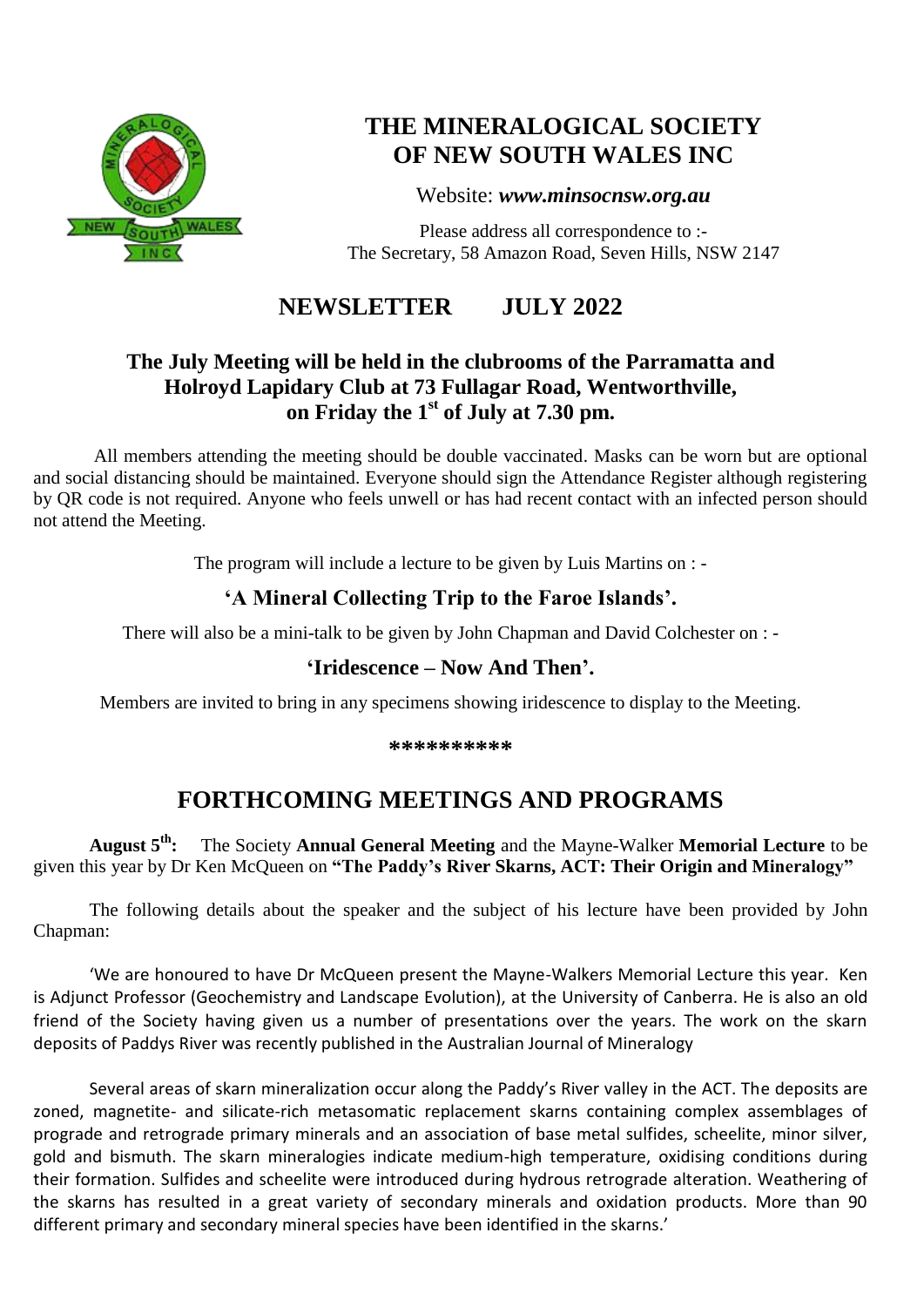## **The SOCIETY COMMITTEE**

PRESIDENT: Dieter Mylius Tel: (02) 9477 1060 E-mail: *[dieterm@internode.on.net](mailto:dieterm@internode.on.net)* VICE-PRESIDENT: John Chapman Tel: (02) 9808 3481 E-mail: *chapmanjr@optusnet.com.au* SECRETARY: George Laking Tel: (02) 9636 7145<br>E-mail: *belaking@tech2u.com.au* E-mail: *bglaking@tech2u.com.au*<br>Graham Ogle Mobile: 0400 683 574 TREASURER: Graham Ogle Mobile: 0400 683 574 E-mail: *[quartzandsirius@hotmail.com](mailto:quartzandsirius@hotmail.com)* COMMITTEE MEMBERS: Haley Bambridge Mobile: 0413 100 344<br>Peter Beddow Tel: (02) 8810 844 Peter Beddow Tel: (02) 8810 8446<br>David Colchester Tel: (02) 9449 3862 Tel: (02) 9449 3862 Geoff Parsons Tel: (02) 9548 3289 Mark Walters Mobile: 0421 012 647

**\*\*\*\*\*\*\*\*\*\*\***

#### NEWSLETTER

This Newsletter is being sent out earlier than usual because the Secretary will be away from Sydney for a week.

**\*\*\*\*\*\*\*\*\*\*\***

## **THE JUNE SOCIETY MEETING**

The June Meeting was opened by the President, Dieter Mylius, and attended by about twenty members with a similar number connecting in by virtual mode. There were occasional slight delays with maintaining the virtual connection, or in particular, being able to transmit to the virtual screen the information and images that the lecturers were presenting. It is expected that expertise in managing the virtual connections at future meetings would improve with the increasing familiarity of the operators.

There were a few announcements. Thanks were offered to Marian Ong again for her bringing in an amount of extra snack foods to the Meeting. Members were reminded about the visit to the Geological Survey's **Rock & Mineral Collection** at Londonderry arranged by Kevin Capnerhurst for the following Saturday. The tour of the Collection would be from 10 am to midday after which there would be a BBQ lunch. Members wishing to attend were urged to check with John Chapman to see if they could be included. There had to be a limit to the size of the party.

The next meeting of the Micro-mineral Group would be on the following Sunday the 5<sup>th</sup> of June, to be held at John Chapman's house in Ryde. Regular Group members would have been notified by e-mail, any other members interested in attending were advised to inform John Chapman that they wished to attend.

Mark Walters reported that investigations into possible **Field Trip** sites to visit were continuing including the hope to arrange a return visit to Mt Tennyson although actual visits for members would probably be scheduled for the warmer months. At the moment the ground everywhere was very wet and over the next two months Mt Tennyson was likely to attract snow.

John Chapman introduced the first speaker of the evening noting that Arnold Van der Heyden had worked for the MMM mine at Broken Hill for many years and had been instrumental in 'rescuing' many specimens from the mines in that area. It was suggested that many members would have in their collections Broken Hill specimens originally collected by Arnold. He has since moved around the world working for a number of companies and was currently working for a consulting geological company in Sydney.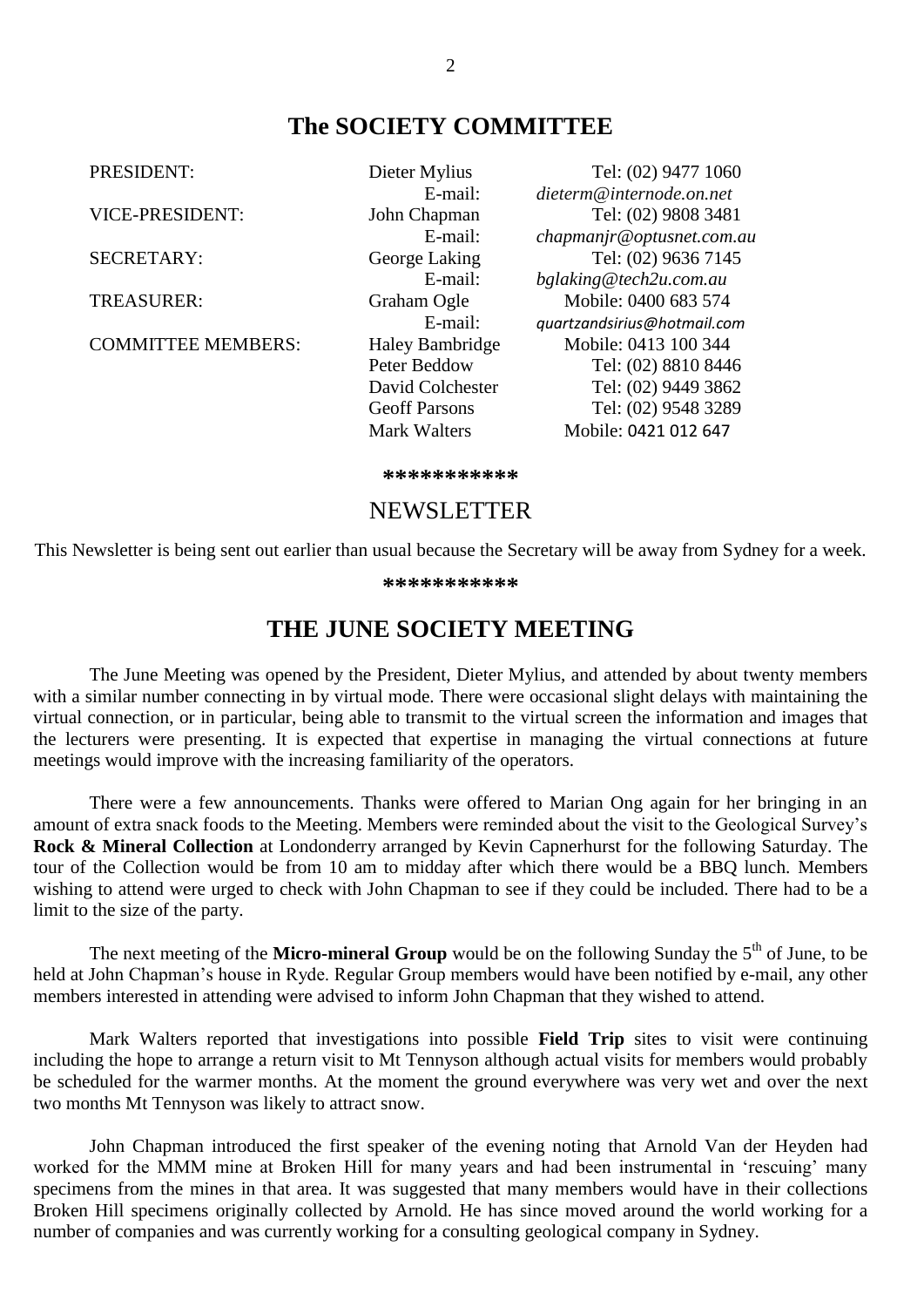#### **The Benefits and Pitfalls of Collecting On-Line**

#### **Arnold van der Heyden**

Buying any material on-line, without the ability to study them first is always likely to present problems and the speaker reminded members about the well-known adage, 'Buyer Beware'. Notably the speaker stressed that the images provided by mineral dealers in their websites were not unlikely to be misleading. Images of specimens would be taken from their best angles, carefully sited to conceal blemishes or damage.

Repairs on specimens were not likely to be visible in images and the dimensions given for specimens could be unreliable. For example the speaker showed an image of a gold specimens alongside a tourmaline crystal, both apparently the same size. Examination of the stated dimensions however indicated that the gold specimen was actually a fraction of the size of the tourmaline. By a number of examples Arnold van der Heyden showed and described a variety of the pitfalls of collecting online and warned the members to watch out for fakes, repairs, incorrect identifications or sources and alleged but inaccurate dimensions. Otherwise the regular buyer would gradually become familiar with the more reliable dealers and a list was provided.

\*\*\*\*\*\*\*

The second presentation for the evening was given by Society member Kevin Capnerhurst. Kevin is a senior geologist with the Geological Survey of NSW of the Department of Primary Industries and was originally a colleague of John Chapman who was also with the Department. Latterly Kevin has become curator of the NSW Economic Rock and Mineral Collection at Londonderry thereby joining an (?eminent), list of previous curators of the Survey Collection, all of them Society members, Simon Peckover, Harvey Henley, Dereck Dolstra, Martin Crane and Paul Meszaros.

#### **The State of the State's Economic Rock and Mineral Collection**

#### **Kevin Capnerhurst**

The specimens comprising the **Economic Rock and Mineral Collection** have been added to by people collecting since 1887. Over the years various collections had also been purchased or donated and gradually collected together and housed up to 1995 in the Geological and Mining Museum in the Rocks. The Museum had been re-named the Earth Exchange in 1988 as part of an administrative re-organisation. At that time the Albert Chapman Collection was purchased by the NSW government and placed on display in the Earth Exchange. Due to the decision to close the Museum by 1995 the Chapman collection was moved to the Australian Museum and all the other collected material of some 26,000 specimens moved to Londonderry. Due to renovations at the Australia Museum the Chapman Collection was moved to the Bathurst Fossil and Mineral Museum in 2019 but will be moved back in due course once the new Minerals Gallery at the Australian Museum has been completed.

For the second part of his lecture Kevin Capnerhurst considerably updated the information previously given to the Society in his March 2018 lecture on the development of the Geological Survey's MINVIEW database of NSW mineralization, geoscientific data, and current and historical mining sites.

[MinView](https://minview.geoscience.nsw.gov.au/) is a web mapping application that allows users to view, search and download a comprehensive range of geoscientific data on NSW. It also provides access to a range of supporting reference data, including current and historic exploration and mining titles, areas of exploration constraints and cadastral information. The speaker referred to images in Minview as he spoke noting how readily information could be accessed and in considerable detail. Views could be obtained in any degree of zooming in to enlarge or reduce the area being examined and obtain information on any sites shown. There were over 500 map layers available.

\*\*\*\*\*\*\*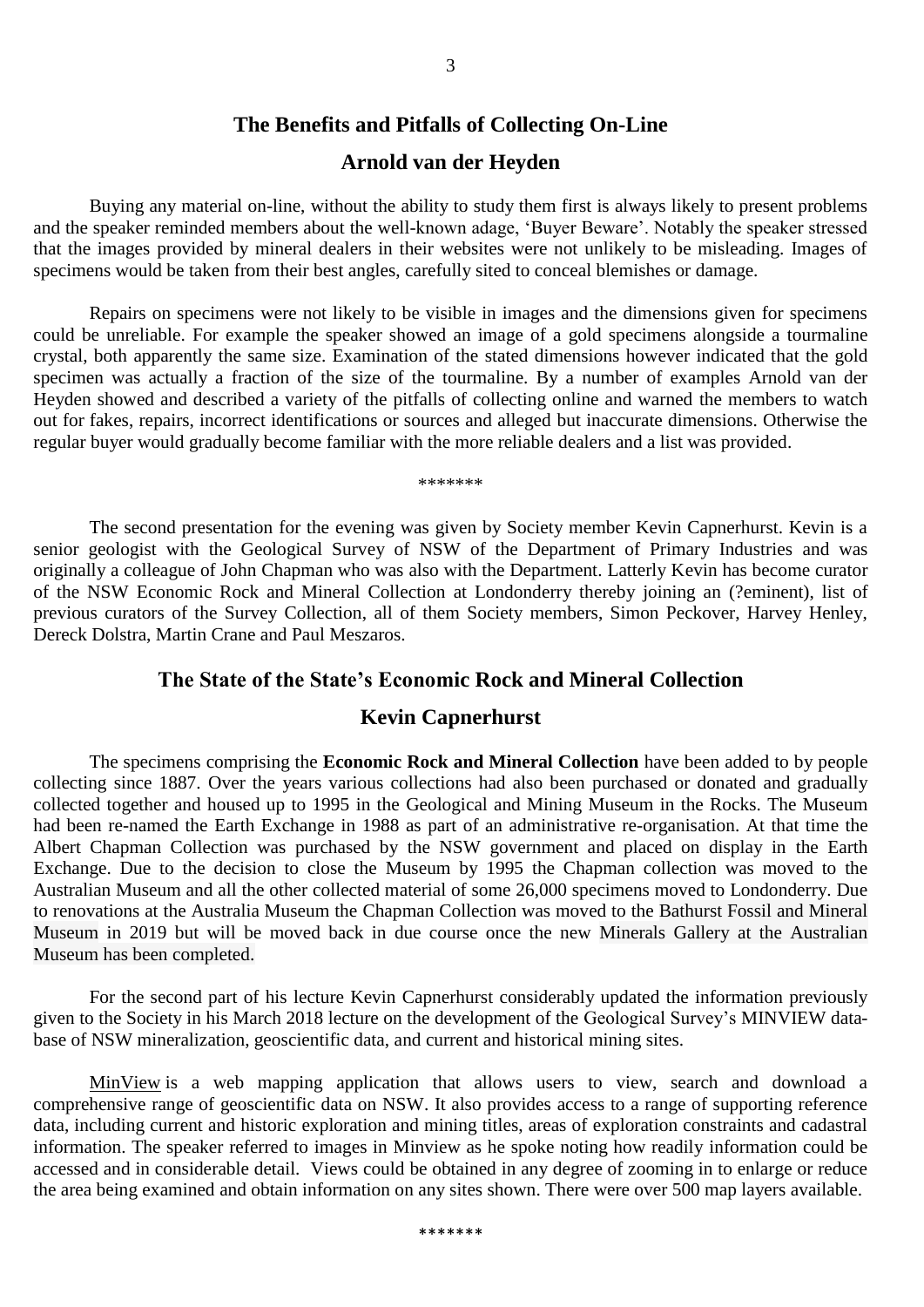### **Visit to the Economic Rock and Mineral Collection**

Following his talk given to the June Meeting on the State Government's Economic Rock and Mineral Collection, Kevin Capnerhurst hosted a visit by a group of members to view the Collection at Londonderry on the following Saturday. Twelve members were treated to a behind-the-scenes trawl through drawers and boxes of iconic NSW minerals. The visit ended with a pleasant BBQ at the site. Thanks to Kevin and to Dominica Byun who gave up her Saturday to open up for us.



**\*\*\*\*\*\*\*\*\*\*\***

# **FORTHCOMING EVENTS**

## **GEMKHANA 2022, NSW's Annual Gem and Lapidary Show**

9am – 5pm Saturday 24th & Sunday 25th of September 2022 at the Hawkesbury District Agricultural Show Grounds 40 Racecourse Rd, Clarendon. 'Featuring Desert Fire Designs, Hand crafted Jewellery, Faceted Stones, Polished Stones (Cabochons), Stone Carving, Minerals & Fossils. Free Parking and ATM on Site. Camping is also available on site. Children's Activities. Adults \$10 Children under 16 Free'. Inquiries: Contact Bob McLean [gemkhana@gemlapidarycouncilnsw.org.au](mailto:gemkhana@gemlapidarycouncilnsw.org.au)

**\*\*\*\*\*\*\***

## **Central Coast Crystal Gem & Lapidary Show**

 $15^{\text{th}}$  &  $16^{\text{th}}$  October 2022 at the Mingara Event Centre, Wyong Rd, Tumbi Umbi

**\*\*\*\*\*\*\***